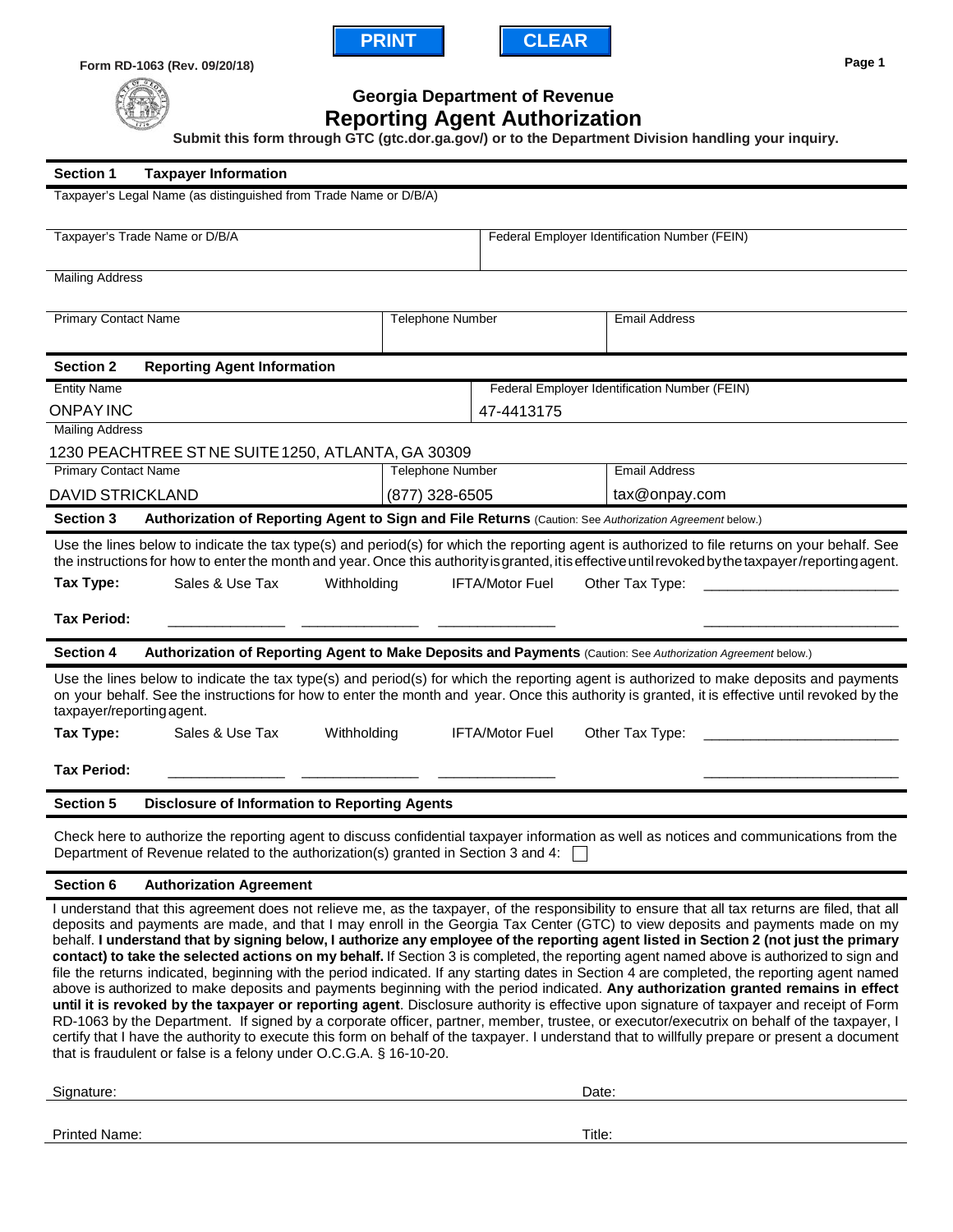#### **Purpose of Form**

A taxpayer should use Form RD-1063 to designate a business entity as the taxpayer's reporting agent. The Form RD-1063 authorizes the reporting agent (and any employee of such reporting agent) to:

- Sign and file certain returns;
- Make deposits and payments for certain returns; and/or
- Discuss confidential taxpayer information as well as notices and communications from the Department of Revenue related to the authorization(s) granted in Sections 3 and 4. Notices and communications will be sent to the taxpayer, not the reporting agent. The reporting agent may access copies of taxpayer notices and communications via third party access to the taxpayer's account through the Georgia Tax Center (GTC).

Note: An authorization does not relieve the taxpayer of the responsibility (or from liability for failing) to ensure that all tax returns are filed timely and that all tax deposits and tax payments are made timely.

## **Filing Instructions**

Taxpayers should submit Form RD-1063 by uploading through GTC (gtc.dor.ga.gov) or by sending to the Department employee handling your inquiry.

To upload to GTC: (1) Login, (2) Under "I Want To" select "See More Links", (3) Select "Submit Power of Attorney", and (4) Follow the prompts to upload the Form RD-1063.

# **Revocation**

If you have a valid Form RD-1063 on file with the Department, the filing of a new Form RD-1063 revokes the authority of the prior reporting agent beginning with the period indicated on the new Form RD-1063. The prior reporting agent is still an authorized reporting agent and retains any previously granted disclosure authority for the periods prior to the beginning period of the new reporting agent's authorization unless specifically revoked.

If the taxpayer or reporting agent wants to revoke an existing authorization, upload a copy of the previously executed Form RD-1063 to GTC with "REVOKE" clearly written on the top of the form. If you do not have a copy of the authorization you want to revoke, upload a statement of revocation to GTC. The statement of revocation must indicate the name of each reporting agent whose authority is revoked.

## **Specific Instructions**

## **Section 1 – Taxpayer Information**

Enter the legal entity name, any trade names or D/B/As, contact information, and the Federal Employer Identification Number (FEIN) of the taxpayer.

## **Section 2 – Reporting Agent Information**

Enter the reporting agent entity name, contact information, and the FEIN for the entity. While a business entity should be listed as the reporting agent, a primary contact must be listed for the Department to contact regarding this Form.

## **Section 3 – Authorization of Reporting Agent to Sign and File Returns**

Enter the tax type(s) and beginning period(s) for which the authorization to sign and file returns on behalf of the taxpayer is being granted. Use the "MM/YYYY" format for monthly or quarterly tax returns, where "MM" is the month, or ending month of the quarter, the named reporting agent is initially authorized to sign and file tax